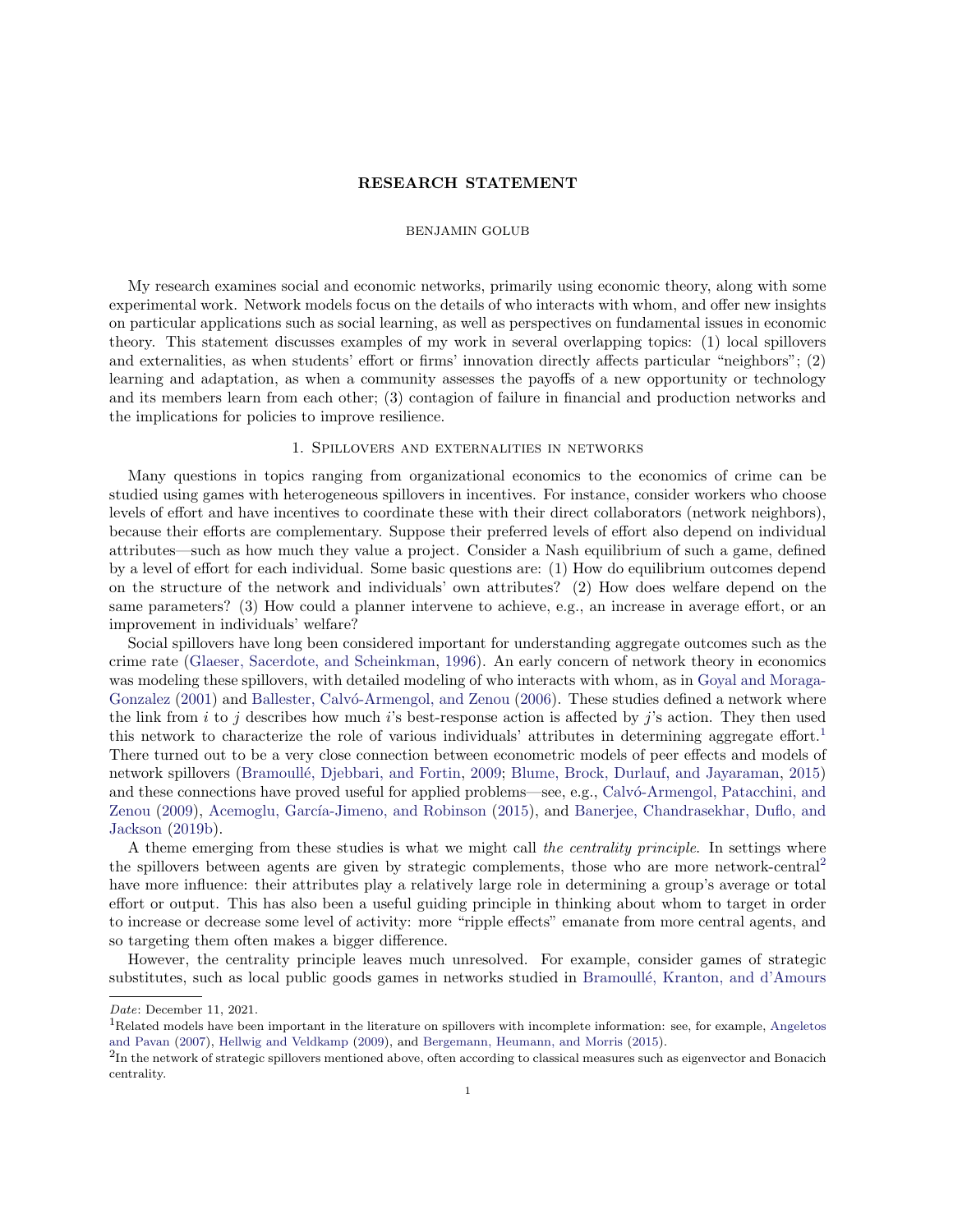[\(2014\)](#page-8-3). In such games, increasing the effort of a highly central agent causes many others to want to decrease their efforts. So the net effect on total effort could be negative, and the effect on welfare is ambiguous. The received theory offers much less guidance on targeting for behavior change or welfare improvement in such settings.

[Galeotti, Golub, and Goyal](#page-9-3) [\(2020\)](#page-9-3) show that as we consider natural intervention problems that include, for instance, welfare-optimal intervention with strategic complements, the structure of optimal interventions depends on different and more subtle aspects of a network game. The key method of the paper is as follows: To diagnose which interventions are most effective for increasing a given objective function, we identify how a given profile of incentive changes is amplified or attenuated by the strategic spillovers in the network, and how the planner should take this into account.

Reassuringly, we recover a version of centrality principle in a special case: If actions are strategic complements, the optimal intervention changes all agents' incentives in the same direction and does so in proportion to their eigenvector centralities, at least when the intervention is large enough. Next, we consider games of strategic substitutes—e.g., ones in which an individual has incentives to free-ride on the effort of a neighbor. Here the optimal intervention is very different: it moves neighbors' incentives in opposite directions, dividing local communities into positively and negatively targeted agents.

To derive these results and characterize optimal interventions more generally, we introduce a new method of decomposing any potential intervention into orthogonal principal components determined by the network. We give a complete description, in terms of these principal components, of how the planner optimally focuses interventions. Welfare-optimal interventions whose structure is rather complex in the original description of the game have a simpler description in the basis given by the principal components. For example, the two different targeting schemes mentioned in the previous paragraph simply correspond to two particular principal components which are "extremes" in a precise sense. By developing a new connection between network games and principal component analysis, we enable the use of new tools from applied mathematics, where the relationship between principal components and the underlying network has been extensively studied.

Incomplete information. Several recent papers, such as de Martí and Zenou [\(2015\)](#page-8-5) and Calvó-Armengol [et al.](#page-8-6) [\(2015\)](#page-8-6), have pointed out that the presence of incomplete information drastically complicates the analysis of network games. In [Golub and Morris](#page-9-4) [\(2020a](#page-9-4)[,b\)](#page-9-5), we examine how the analysis of network games can be extended to allow for flexible incomplete information—and how many key insights, suitably adapted, can be extended to this richer domain. For a motivating example, consider again the problem of a collaborating team in an organization, but now with asymmetric information about the returns of the project, and possibly heterogeneous prior beliefs about those returns.

When both asymmetric information and heterogeneous priors are permitted, predicting even average behavior becomes quite subtle. [Golub and Morris](#page-9-4) [\(2020a\)](#page-9-4) develops an analysis of how coordination motives and asymmetric information jointly determine group behavior when coordination concerns are important. This has some unexpected consequences. For example, suppose a planner would like higher actions to be taken (for instance, because equilibrium actions are inefficiently low). Moreover, suppose there is a member of the group who is very (ex ante) optimistic about the project. One may think, based on the centrality principle mentioned above, that giving the optimist a very central position in the network will maximize his effective influence on others. But in fact, a better course of action can be to leave his centrality unchanged, and instead to reduce the precision of his private information. This makes the optimist's behavior stick closer to his optimistic prior; the result is to increase the average action in the coordination game equilibrium, as others best-respond to his optimism. Thus, information can be more important than centrality: making an individual less privately informed, and therefore more "resolute" or "committed" to his ex ante preferred action, can be the best way of making him influential.

Methodologically, the key to our general analysis is the construction of a certain constructed network that encodes both the network structure capturing coordination concerns and the structure of incomplete information. We then use network methods to analyze equilibrium behavior. An important theme is that iterated expectations (e.g., A's expectation of B's expectation of C's action) play a crucial role in the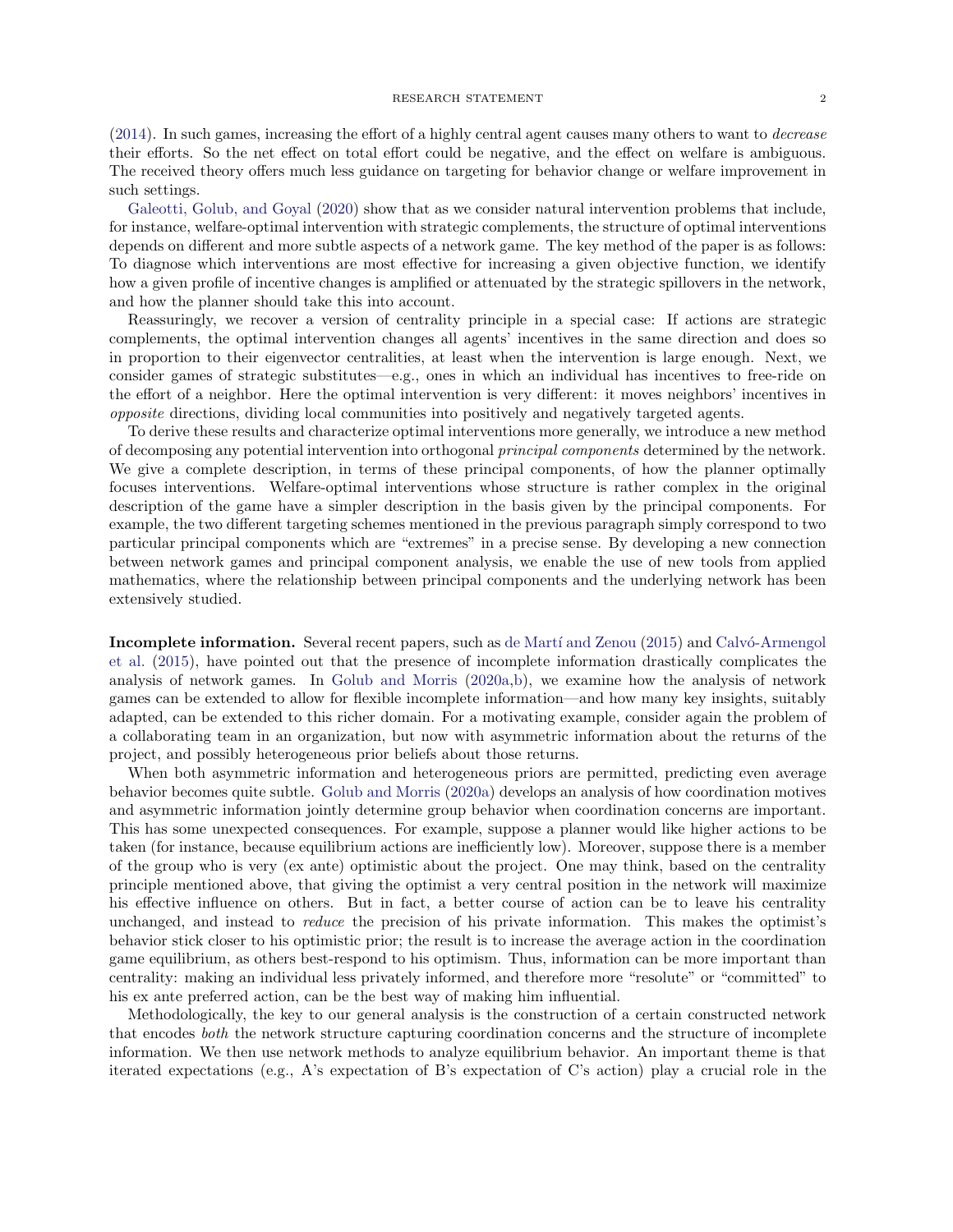coordination game, and our network formalism allows us to study these using techniques developed for Markov chains. This connection builds on ideas of [Samet](#page-10-0) [\(1998\)](#page-10-0). The companion paper [Golub and Morris](#page-9-5) [\(2020b\)](#page-9-5) explores some related methodological issues concerning the behavior of iterated expectations. While [Samet](#page-10-0) [\(1998\)](#page-10-0) characterized these in the case of common priors, we are able to characterize how iterated expectations behave in a larger class of environments with heterogeneous priors.

Externalities rather than spillovers: A network perspective on negotiations. In all the papers discussed in this section, the solution concept has been static Nash equilibrium: all agents choose their actions best responding to others. For instance, in a team game, agents unilaterally decide how much effort to contribute. As mentioned above, in this case what matters for the comparative statics of outcomes is the network of strategic spillovers (complements and substitutes) in equilibrium: how much each agent's effort affects others' incentives.

However, in many settings of interest, agents are not playing a noncooperative voluntary-provision game. They may, instead, be involved in a negotiation where they can commit to actions. From a normative perspective, we may simply be interested in when a group can achieve Pareto improvements on a status quo. Then what matters is not strategic interdependencies in a voluntary-provision game (how much i's action affects j's noncooperative best response), but the structure of externalities: how much i's action affects j's welfare.

[Elliott and Golub](#page-8-7) [\(2019\)](#page-8-7) described how a network perspective on the externalities sheds light on efficient solutions. More concretely, suppose that agents (e.g., countries) can pollute less at a net private cost. Due to geography and other asymmetries, the benefits of such an effort are not distributed uniformly. We show how a planner can use a network that describes the externalities to analyze Pareto-improvements, and efficient negotiated outcomes, available to the group.

To describe the essence of this theory, we consider a simple example. Suppose agent A can, by making a sacrifice, make B better off, but B's concessions create no direct value for A. Even in repeated interaction, these two cannot improve on the status quo by favor-trading without recourse to some other currency. But if B can help  $C$ , who can in turn help  $A$ , then there is scope for Pareto-improving cooperation among the three, which can be interpreted as committing to favor trading: each is willing to do a favor for its beneficiary to sustain the cycle and get a favor (from someone else). Thus, seeking sufficiently strong cycles of benefit flows (strong enough to cover everyone's costs of contributing) is key to structuring Pareto improvements. Motivated by this idea, we develop the above observation about cycles into a general characterization of whether and how much a group can improve on the status quo. The key is to analyze a matrix whose entries record the marginal benefits per unit of marginal cost that each agent can confer on each other, for a given action profile. A certain network statistic, the spectral radius of the externality network quantifies the collective returns to increasing actions. We use this measure to characterize players who are essential to negotiations. We also describe when negotiations can be subdivided without much loss. A negotiation can be efficiently subdivided when the marginal externalities network is nearly disconnected. This intuitive observation turns out to be more subtle than it seems; more importnatly, finding good subdivisions can be reduced to well-studied problems in network partitioning [\(Spielman,](#page-10-1) [2007\)](#page-10-1).

Beyond studying whether cooperation can be sustained, we also focus on certain negotiated outcomes that we motivate with bargaining models [\(Yildiz,](#page-10-2) [2003;](#page-10-2) [Penta,](#page-10-3) [2011\)](#page-10-3). We show that these outcomes—the Lindahl outcomes—are exactly characterized by a centrality property: agents contribute in proportion to their centrality in the externality network that reflects who receives benefits from others' contributions. Thus, in a precise sense (and without reliance on parametric assumptions) we show that a certain important class of negotiated outcomes can be characterized in terms of centralities in an underlying externality network.

A conceptual contribution of this paper is that certain network statistics that are familiar from network games analysis appear in the analysis of Pareto efficient outcomes. However, they play very different roles from the familiar ones in network game theory. This paper thus opens up the potential for network theory to offer new tools, both conceptual and computational, for the design of negotiations or favor-trading markets.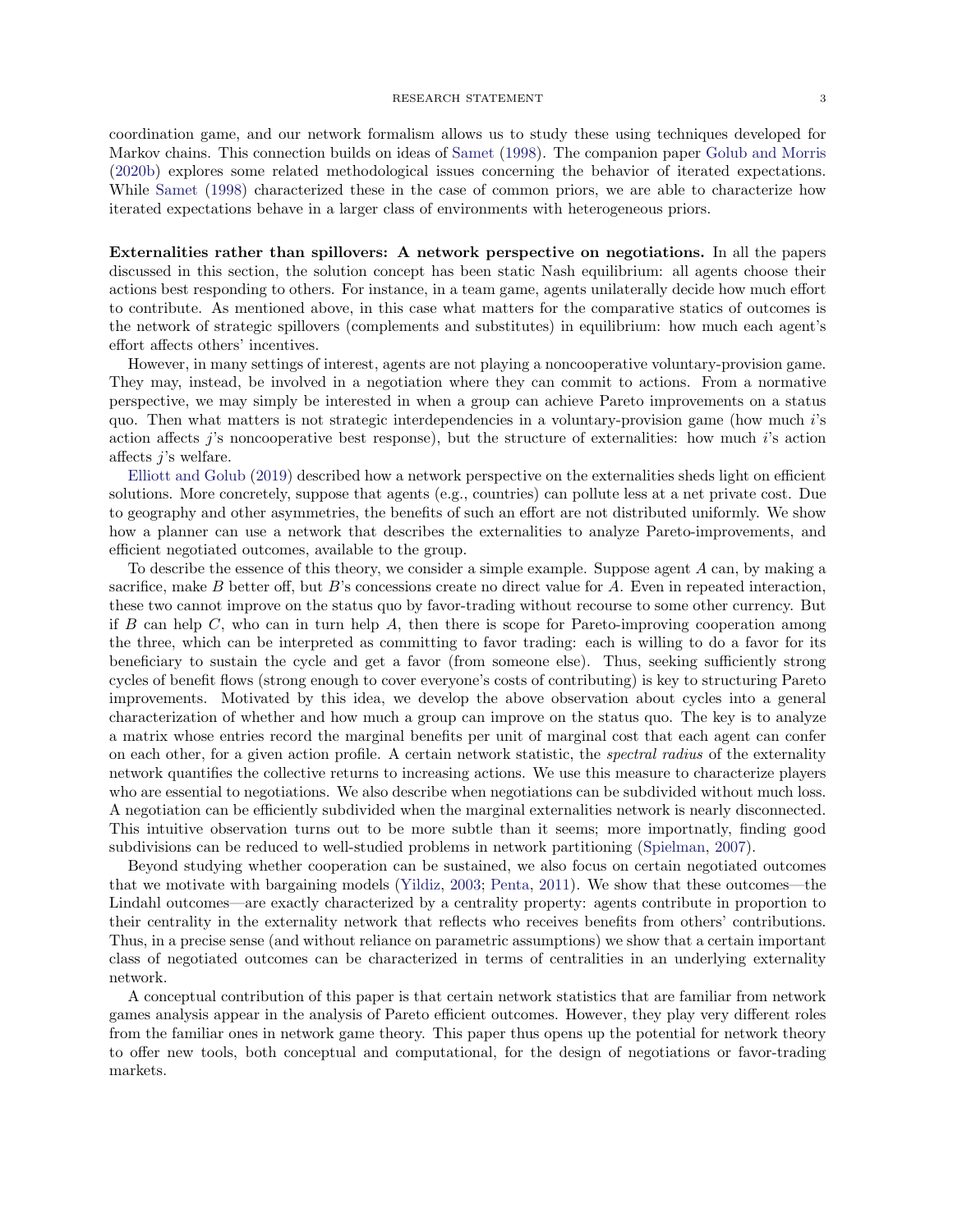### 2. Social learning and information aggregation in networks

People learn about unknown states (e.g., the quality of a new technology) by observing others' decisions as well as by directly sharing opinions.[3](#page-3-0)

These questions have motivated several programs of study. One thread, on Bayesian models, includes the sequential observational learning papers of [Banerjee](#page-7-4) [\(1992\)](#page-7-4) and [Bikhchandani, Hirshleifer, and Welch](#page-8-8) [\(1992\)](#page-8-8); the work of [Vives](#page-10-4) [\(1993\)](#page-10-4) on the rate of social learning in a rational expectations equilibrium; and large literatures that developed on related topics.<sup>[4](#page-3-1)</sup> A parallel literature developed around the observation that rule-of-thumb, behavioral learning rules may be more realistic in complex environments. [Ellison and](#page-9-6) [Fudenberg](#page-9-6) [\(1993,](#page-9-6) [1995\)](#page-9-7) examined different naive rules of thumb for social learning and argued that these could be reasonably efficient; [Bala and Goyal](#page-7-5) [\(1998\)](#page-7-5) introduced a boundedly rational model of learning in a network. There is a vibrant literature on these subjects, including in behavioral economics—see, e.g., [Eyster and Rabin](#page-9-8) [\(2010,](#page-9-8) [2014\)](#page-9-9) and the recent survey of [Levy and Razin](#page-9-10) [\(2019\)](#page-9-10). A question that recurs throughout much of the work in this literature is the extent to which learning is efficient or aggregates information well, leading to estimates that closely approximate the truth—and how this depends both on the structure of information and observation.

[Golub and Jackson](#page-9-11) [\(2010\)](#page-9-11) was a paper in the rule-of-thumb paradigm, focusing on how *network structure* matters for the quality of information aggregation. Substantively, it found that some network structures allow naive agents to achieve very good aggregation in large populations, while others do not, and gave some general characterizations of when each case obtains. Methodologically, a key novelty of the paper was that it showed that this question is closely related to certain properties of network centrality distributions in large networks—in particular, the distribution of eigenvector centrality, a canonical statistic in network theory. A substantial body of work has subsequently built on this observation, bringing together learning theory and network theory; below I briefly discuss this literature.

In the model, there is a real-valued uncertain state (say, the best action to take) that is drawn once and for all. A population of  $n$  agents in a network receive private signals about the state and then repeatedly update their estimates of it, based on the estimates of their network neighbors. The updating occurs according to the simple weighted-averaging rule of [DeGroot](#page-8-9) [\(1974\)](#page-8-9): agents form their opinions by averaging their previous opinions with those of their contacts. This can be motivated as a natural form of "persuasion bias" in which people do not optimally account for the fact that their neighbors have correlated opinions conditional on the state because they share common influencers (see [DeMarzo, Vayanos,](#page-8-10) [and Zwiebel](#page-8-10) [\(2003\)](#page-8-10) and [Eyster and Rabin](#page-9-8) [\(2010\)](#page-9-8) for detailed discussions of this interpretation). We focus on the long-run opinions: what agents believe after many rounds of such updating.

We ask when these long-run estimates are close to the true state in a large network. The first result is that a sequence of networks<sup>[5](#page-3-2)</sup> achieves good aggregation if and only if the maximum eigenvector centrality of any agent tends to 0. The second set of results gives various more primitive conditions for this decayingcentrality condition to hold. A fundamental obstruction is the existence of finite sets of agents that are are "prominent"—influencing many others directly or indirectly.[6](#page-3-3) This paper also made extensive use of the fact that a node's influence on group opinion in the DeGroot model is equal to its eigenvector centrality, and contributed to diffusing this observation in the networks literature.

<span id="page-3-0"></span> $3$ The resulting information flows play a role in a variety of economically important processes, such as job search (Calvó-[Armengol and Jackson,](#page-8-11) [2007;](#page-8-11) [Beaman and Magruder,](#page-8-12) [2012\)](#page-8-12), household financial planning [\(Duflo and Saez,](#page-8-13) [2003\)](#page-8-13), and the choice of technologies or production methods [\(BenYishay and Mobarak,](#page-8-14) [2019\)](#page-8-14).

<span id="page-3-1"></span><sup>4</sup>To mention just a few other contributions in the Bayesian literature especially relevant to networks, [Banerjee and Fudenberg](#page-7-6) [\(2004\)](#page-7-6) moved away from the "single file" paradigm of standard sequential models, while [Acemoglu, Dahleh, Lobel, and](#page-7-7) [Ozdaglar](#page-7-7) [\(2011\)](#page-7-7) modeled networks explicitly.

<span id="page-3-2"></span><sup>5</sup>We consider such sequences so that we can make sense of the statement "in a large network."

<span id="page-3-3"></span><sup>6</sup>We also give several more intricate sets conditions. The question of when a sequence of networks has good aggregation is equivalent to the question of when a sequence of finite Markov chains (of increasing size) has stationary distributions that converge pointwise to the zero vector; I believe it is still not known exactly what this means in terms of the graph structure of the Markov chains.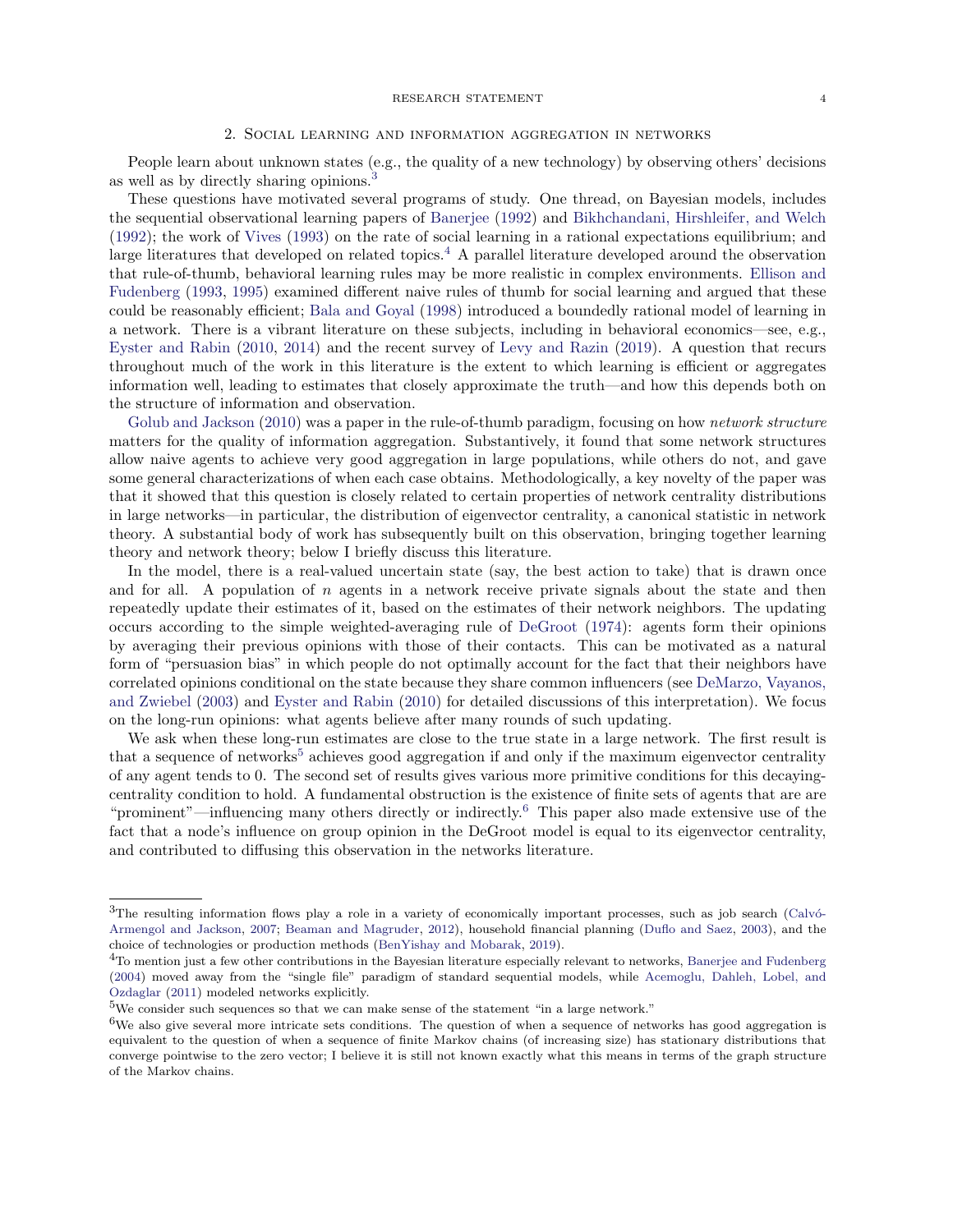#### RESEARCH STATEMENT 55

[Golub and Jackson](#page-9-12) [\(2012b\)](#page-9-12) continued to study rule-of-thumb learning in large networks, but rather than focusing on the quality of aggregation, this paper examined the speed of convergence to a consensus estimate. The main finding of the paper is that a key determinant of speed is homophily, the tendency of people to socialize most with demographically similar others. Formally, the speed of convergence is characterized in terms of a group-level measure of segregation called spectral homophily. Moreover, disagreement takes the form of polarization of opinions across groups: societies that exhibit network segregation along demographic lines converge internally, but persistently disagree with each other. There are two important steps: (1) to describe the dynamics of updating using the matrix algebra of Markov chains (e.g., [Levin, Peres, and](#page-9-13) [Wilmer,](#page-9-13) [2009\)](#page-9-13) and give a geometric description of the "main component" of disagreement in opinion space, following [DeMarzo, Vayanos, and Zwiebel](#page-8-10) [\(2003\)](#page-8-10); (2) use the spectral properties of random graphs (e.g., [Chung, Lu, and Vu,](#page-8-15) [2004\)](#page-8-15) to express these rates in terms of intuitive statistics of social structure. Thus, methodologically, this study strengthened connections between a central concept in sociology and two active applied mathematics literatures, while also developing new, empirically relevant network measures. The characterization just discussed is reliant on suitable statistical assumptions about the underlying network. In [Golub and Jackson](#page-9-14) [\(2012a\)](#page-9-14) we found that these statistical assumptions seem to hold up in the data on high school friendship networks from the National Longitudinal Study of Adolescent to Adult Health. [Jackson](#page-9-15) [\(2021\)](#page-9-15) surveys how homophily measures and consequences of the type explored in our work have percolated into policy discussions of inequality and social segregation.

Work on behavioral learning models in social networks has developed actively since these papers were circulated. I briefly highlight several threads that are most closely connected to the concerns of the above papers. One strand (e.g., [Molavi, Tahbaz-Salehi, and Jadbabaie,](#page-10-5) [2018\)](#page-10-5) has examined generalizations of the DeGroot learning rule, characterized classes of rules in terms of their essential behavioral predictions (i.e., axiomatized them), and analyzed the properties needed for good or fast aggregation of information. The aggregation properties of the DeGroot rule established in [Golub and Jackson](#page-9-11) [\(2010\)](#page-9-11) have served as a benchmark, but the qualitative requirements for good learning under behavioral rules are now much better understood.[7](#page-4-0) Other work (e.g., [Tahbaz-Salehi and Jadbabaie,](#page-10-6) [2009;](#page-10-6) [Acemoglu, Ozdaglar, and Parande](#page-7-8)[hGheibi,](#page-7-8) [2010;](#page-7-8) [Banerjee, Chandrasekhar, Duflo, and Jackson,](#page-7-2) [2019b\)](#page-7-2) has considered richer (sometimes stochastic) processes of meeting or updating and examined the extent to which the eigenvector-centrality characterization of influence can be used in other contexts. [Golub and Sadler](#page-9-16) [\(2016\)](#page-9-16) surveyed progress in this area, covering work in the Bayesian paradigm as well.

Of course, it is also important to understand how people actually update their estimates and learn from each other. There has been an active experimental literature comparing rational and behavioral models in networks, and asking whether real people are able to counteract the influence of overly central agents—see, e.g., [Mobius, Phan, and Szeidl](#page-9-17) [\(2015\)](#page-9-17) and [Chandrasekhar, Larreguy, and Xandri](#page-8-16) [\(2020\)](#page-8-16).

I close this section by discussing my most recent theoretical paper on learning in networks. The standard economic models in social learning have tended to take the "state of the world" as fixed and examine longrun properties of opinion dynamics against the backdrop of this fixed state. Realistically, the state of the world—the right technology to use, conditions in a market, etc.—is often changing at a rate comparable to the rate at which social learning changes agents' estimates. Such a situation requires a different model. In the model of [Dasaratha, Golub, and Hak](#page-8-17) [\(2020\)](#page-8-17), the state of the world changes over time as agents constantly receive signals about it, with each agent having a potentially a different distribution of private signals, which can be thought of as a "perspective." Agents form estimates using their own signals and the recent estimates of their peers; we study an equilibrium in which all agents are optimizing against the (endogenous) peer learning rules.[8](#page-4-1) We identify informational environments in which simple linear updating rules reminiscent of DeGroot's heuristic are actually part of an equilibrium. The main substantive finding is that information aggregation is good as long as each individual has access to a set of neighbors that is sufficiently diverse, in the sense of having enough different perspectives represented in substantial numbers among these neighbors. If individuals' neighborhoods are not diverse, then social learning is

<span id="page-4-0"></span><sup>7</sup>[Mossel, Sly, and Tamuz](#page-10-7) [\(2015\)](#page-10-7) characterizes asymptotic rational learning in large networks and some of the key conditions turn out to be related to ones we studied in [Golub and Jackson](#page-9-11) [\(2010\)](#page-9-11)!

<span id="page-4-1"></span><sup>8</sup>For an engineering perspective on a changing-state learning problem, see [Shahrampour, Rakhlin, and Jadbabaie](#page-10-8) [\(2013\)](#page-10-8).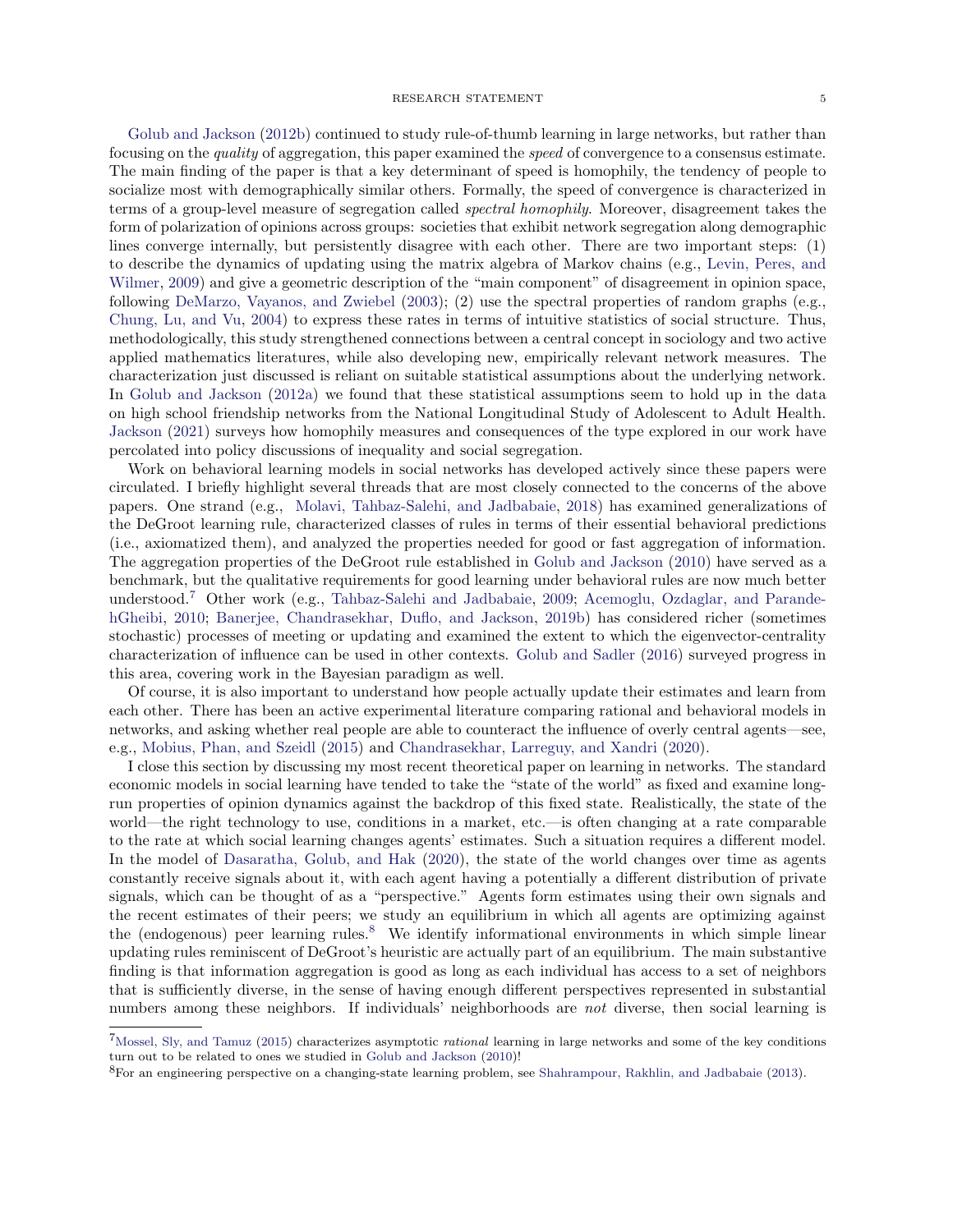inefficiently confounded and far from optimal. The essential intuition is that a lack of signal diversity creates identification problems. If one's neighbors have similar signals, then they use information similarly; that situation (reminiscent of collinearity in statistics) makes it harder to figure out the new developments behind their behavior. Diversity is, in a sense, more important than precision: giving everyone better signals can hurt aggregation severely if it makes those signals homogeneous.

Endogenous engagement in social learning: An experimental agenda. An obvious question about social learning is how it is affected by endogenous acquisition of information. Though social learning, as mentioned above, can be very important for high-stakes decisions, asking questions is often essential to get social learning started. Beyond the fact that social learning may involve physical or informationprocessing costs—an issue studied by [Galeotti and Goyal](#page-9-18) [\(2010\)](#page-9-18), [Niehaus](#page-10-9) [\(2011\)](#page-10-9), and [Acemoglu, Bimpikis,](#page-7-9) [and Ozdaglar](#page-7-9) [\(2014\)](#page-7-9), among others—seeking information may have a different kind of cost, associated with others' perceptions (or, in other words, with one's social image). Being seen not to know something can in itself be compromising. An experimental agenda I am working on focuses on the distinctive impediment to social learning that arises from image concerns. It examines how, in light of such concerns, agents decide whether to participate in information exchange, whom to talk to, and what to ask.

[Chandrasekhar, Golub, and Yang](#page-8-18) [\(2019\)](#page-8-18) posits a signaling model in which people are instrumentally concerned about their reputation for ability. They refrain from asking questions to avoid updating others' beliefs in a bad direction. Identifying instrumental ability-signaling can be challenging because of a distinct but observationally similar effect that we call shame: the reluctance to interact with people who have bad beliefs about you, no matter how they got those beliefs. In a simple model, we distinguish the observable effects of signaling and shame and describe how they depend (differently) on the environment. To investigate whether and how much they can inhibit learning in practice, we run a field experiment with over 1200 subjects. We find that, combined, image concerns can severely deter seeking behavior. We show that the shame effect is particularly pronounced among socially close individuals (in terms of network distance and caste co-membership), whereas the signaling effect dominates among pairs who are less close.

The next step is to examine the implications for how policymakers should disseminate information. Should they broadcast it widely (e.g., via mass media), or let word spread from a small number of initially informed "seed" individuals? While conventional wisdom suggests broader dissemination is better, we show theoretically and experimentally that, once we take image concerns and related endogenous responses into account, this conclusion may be reversed. In a randomized field experiment during the chaotic 2016 Indian demonetization [\(Banerjee, Breza, Chandrasekhar, and Golub,](#page-7-10) [2019a\)](#page-7-10), we varied how information about a change in the law was delivered to villages on two dimensions: how many were initially informed (broadcasting versus seeding) and whether the identity of the initially informed was publicly disclosed. Our results show that better learning outcomes can be achieved by giving fewer people information, as long as it is public that some people are informed and can be asked. The results are consistent with a model in which people need others' help to make good use of announced information, but worry about signaling inability or unwillingness to comprehend the information they have access to. The stigma of information-seeking we identify can reinforce homophily in communication networks, leading to slow convergence in beliefs across groups and sustaining pockets of ignorance even when information is plentiful within a community.

### 3. Fragility and robustness in financial and production networks

The last strand of research I discuss focuses on financial or production interdependencies modeled as networks. It considers shocks and the propagation of distress, their systemic consequences, and the implications of policies intended to foster resilience.

3.1. Financial networks and contagion. When firms experience defaults or shutdowns, value is lost not only by direct counterparties that have stakes in those firms (through debt, equity, or other claims), but also by indirect counterparties that have claims on those directly affected. The question of [Elliott,](#page-9-19)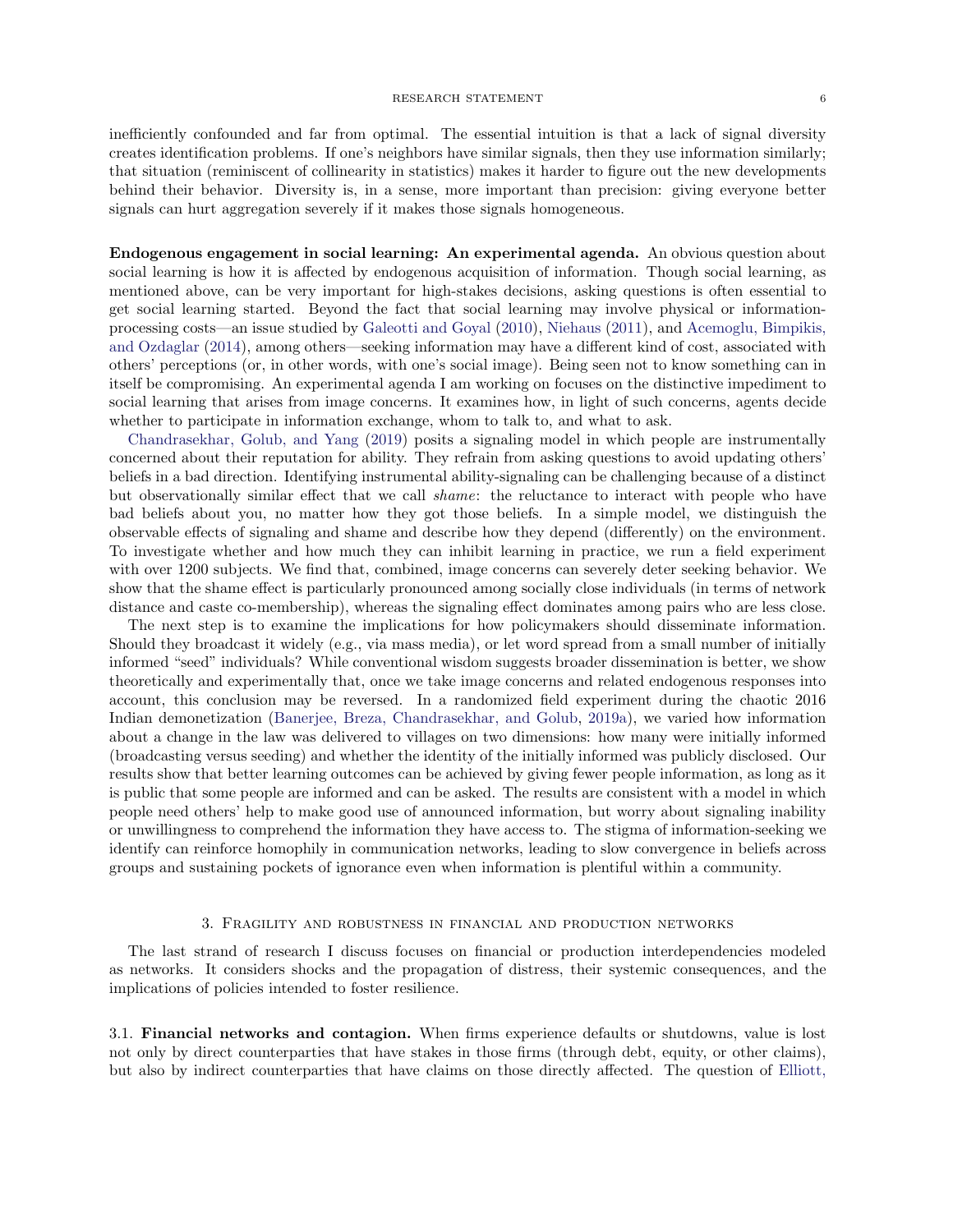[Golub, and Jackson](#page-9-19) [\(2014\)](#page-9-19) is how the network of dependencies propagates the costs of shutdowns and how that ultimately redounds to the final claimants on an economy's value.[9](#page-6-0)

The model is a simple one in which institutions hold direct and indirect claims on each other, corresponding to a network structure. If an institution's value crosses a critical threshold, a certain amount of value is lost by all its direct and indirect claimants, corresponding to a shutdown or default cost; such losses can cascade and trigger further discontinuous losses. The main results look at the expected losses as we vary the network structure governing the structure of claims. We show that the amount of damage caused by financial contagions can be nonmonotonic in both the diversification of the network (the typical number of direct counterparties) and in its integration (the magnitude of the typical financial relationship). Increasing either of these can exacerbate contagions but can also absorb shocks, and thus optimal policy responses can involve, for example, making a network more interconnected. Methodologically, the model combines simple Leontief computations of indirect interdependencies between different financial units with contagion models from random graph theory.

3.2. Endogenous fragility in complex production. The final project I discuss concerns networks in the real economy (as opposed to networks of financial interdependencies). The focus is the propagation of distress among firms that rely on each other for intermediate inputs. The systemic consequences of such risk have recently been a focus of work in macroeconomics and network theory [\(Acemoglu, Ozdaglar,](#page-7-11) [and Tahbaz-Salehi,](#page-7-11) [2016;](#page-7-11) [Baqaee,](#page-7-12) [2018\)](#page-7-12). My current work shows that certain particularly stark systemic fragilities can arise because of the distinctive structure of production networks with failure-prone relational contracts.

Modern production is complex, featuring nested complementarities. For instance, the producer of a car needs to be able to source both dashboard electronics and engines. The production of each of these inputs, in turn, relies on being able to simultaneously source many complex components, each of which is crucial in the production of that input. In practice, these sourcing relationships are specific—they are formed between particular firms, rather than taking the form of anonymous transactions in a commodity market. Because these relationships are specific, they create risk: in a standard macroeconomic model, a firm relies on the total output of an industry, which has relatively low variance. When the firm relies on the output of specific counterparties, exposure to idiosyncratic risk is higher for each firm.[10](#page-6-1)

In [Elliott, Golub, and Leduc](#page-9-20) [\(2021\)](#page-9-20) we extend supply network models to include these forces. We study a model in which the specific supply relationships just mentioned are used for sourcing, and in which firms can endogenously invest to insure against their failure. We find that the presence of specific sourcing relationships markedly changes the standard production network models at the aggregate level, and introduces new sorts of discontinuities. Even when individual firms optimally insure against supply link failure to maximize their own expected profits, the economy as a whole can be very sensitive to changes in aggregate parameters, such as the quality of contracting institutions. Small adjustments in aggregate productivity—which, in the standard model, have only a small effect on aggregate output—have very stark consequences in our model. For example, a fairly small negative shock (say, contracting becoming more difficult due to Brexit, or queues at ports due to Covid) can disrupt production and cause inventory to dry up suddenly across many seemingly unrelated sectors. Simple production, which does not require risky sourcing of multiple inputs, is not susceptible to this fragility.

We emphasize two main implications of our analysis. First, as economies develop, there can be sudden jumps in their ability to sustain complex production in equilibrium, and this occurs due to the structure of complex production networks. Second, the same phenomena create distinctive externalities. Counteracting seemingly small shocks to some industries can make a decisive difference for aggregate production possibilities, and this can be important as policymakers regulate and subsidize supply chain robustness.

<span id="page-6-0"></span><sup>9</sup>For overviews of the extensive work on this topic—foundational models, empirical motivations, etc.—see [Glasserman and](#page-9-21) [Young](#page-9-21) [\(2016\)](#page-9-21) and [Cabrales et al.](#page-8-19) [\(2016\)](#page-8-19).

<span id="page-6-1"></span> $10$ The importance of relational contracts in production has been emphasized by [Fafchamps and Minten](#page-9-22) [\(1999\)](#page-9-22), Antràs [\(2005\)](#page-7-13) and Acemoglu, Antràs, and Helpman [\(2007\)](#page-7-14). In different settings, related problems of optimization in the presence of disruption risk have been studied by [Blume, Easley, Kleinberg, Kleinberg, and Tardos](#page-8-20) [\(2011\)](#page-8-20), [Erol](#page-9-23) [\(2018\)](#page-9-23), [Erol and Vohra](#page-9-24) [\(2018\)](#page-9-24), and Brummitt, Huremović, Pin, Bonds, and Vega-Redondo [\(2017\)](#page-8-21), and many others.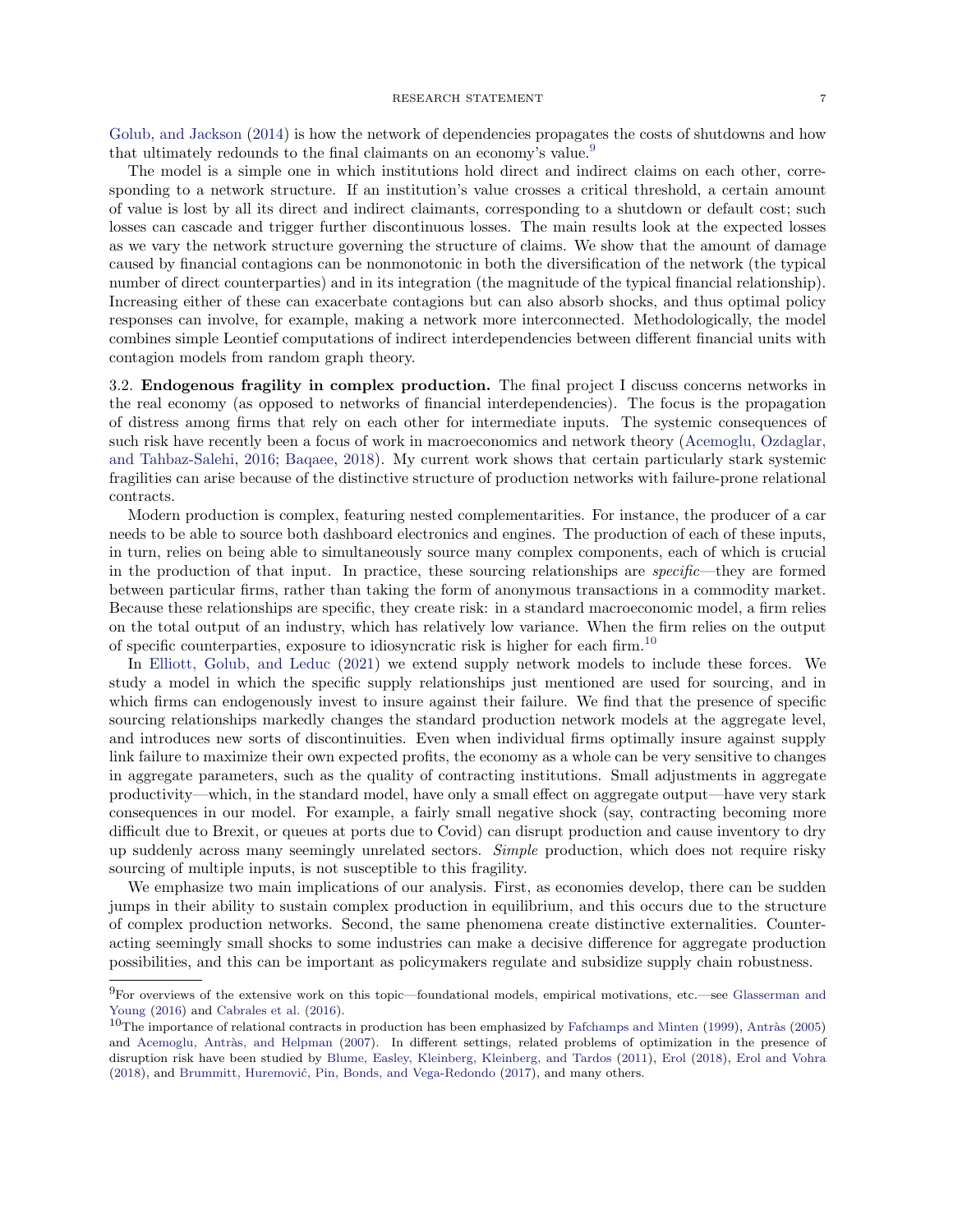### RESEARCH STATEMENT 88

This paper makes several contributions to the theory of economic networks, both at a conceptual and technical level. First, we introduce percolation analysis (i.e., disabling some links at random) to an otherwise standard network model of complex production—with *complex* meaning that each firm must source multiple inputs through customized relationships. That leads to the fragilities emphasized above. Second, as a modeling contribution, we demonstrate the tractability of studying equilibrium investments in links (more precisely, investments in the probability that links are operational) in such a setting. By defining a suitable model with a continuous investment choice and a continuum of nodes, investment problems are characterized by relatively tractable first-order conditions, because firms are able to average over the randomness in network realizations.<sup>[11](#page-7-15)</sup> This technique is related to methods developed in [Golub and Livne](#page-9-25) [\(2012\)](#page-9-25), as well as in my student's dissertation [\(Dasaratha,](#page-8-22) [2021\)](#page-8-22), and we expect the methods to have other applications. Finally, using our equilibrium conditions to deduce the fragility results discussed above requires developing some new techniques to analyze the outcomes large network formation games. Outcomes depend in a subtle way on the structure of random graphs and incentives, reminiscent in some ways of forces studied by [Jackson and Yariv](#page-9-26) [\(2007\)](#page-9-26). This combination yields a complete analysis of equilibrium, which is what we need for our theory of aggregate fragility.

# **REFERENCES**

- <span id="page-7-14"></span>ACEMOGLU, D., P. ANTRAS, AND E. HELPMAN (2007): "Contracts and Technology Adoption," American Economic Review, 97, 916–943.
- <span id="page-7-9"></span>ACEMOGLU, D., K. BIMPIKIS, AND A. OZDAGLAR (2014): "Dynamics of Information Exchange in Endogenous Social Networks," Theoretical Economics, 9, 41–97.
- <span id="page-7-7"></span>Acemoglu, D., M. Dahleh, I. Lobel, and A. Ozdaglar (2011): "Bayesian Learning in Social Networks," The Review of Economic Studies, 78, 1201–1236.
- <span id="page-7-1"></span>ACEMOGLU, D., C. GARCÍA-JIMENO, AND J. A. ROBINSON (2015): "State Capacity and Economic Development: A Network Approach," American Economic Review, 105, 2364–2409.
- <span id="page-7-8"></span>ACEMOGLU, D., A. OZDAGLAR, AND A. PARANDEHGHEIBI (2010): "Spread of (Mis)information in Social Networks," Games and Economic Behavior, 70, 194–227.
- <span id="page-7-11"></span>Acemoglu, D., A. Ozdaglar, and A. Tahbaz-Salehi (2016): "Networks, Shocks, and Systemic Risk," in The Oxford Handbook of the Economics of Networks, ed. by Y. Bramoull'e, A. Galeotti, and B. W. Rogers, Oxford.
- <span id="page-7-3"></span>ANGELETOS, G.-M. AND A. PAVAN (2007): "Efficient Use of Information and Social Value of Information," Econometrica, 75, 1103–1142.
- <span id="page-7-13"></span>ANTRAS, P. (2005): "Incomplete Contracts and the Product Cycle," American Economic Review, 95, 1054–1073.
- <span id="page-7-5"></span>BALA, V. AND S. GOYAL (1998): "Learning from Neighbours," The Review of Economic Studies, 65, 595–621.
- <span id="page-7-0"></span>BALLESTER, C., A. CALVÓ-ARMENGOL, AND Y. ZENOU (2006): "Who's Who in Networks. Wanted: The Key Player," Econometrica, 74, 1403–1417.
- <span id="page-7-4"></span>BANERJEE, A. (1992): "A Simple Model of Herd Behavior," The Quarterly Journal of Economics, 107, 797–817.
- <span id="page-7-10"></span>BANERJEE, A., E. BREZA, A. G. CHANDRASEKHAR, AND B. GOLUB (2019a): "When Less is More: Experimental Evidence on Information Delivery During India's Demonetization," NBER Working Paper No. 24679, available at SSRN 3163930; revise & resubmit at The Review of Economic Studies.
- <span id="page-7-2"></span>Banerjee, A., A. G. Chandrasekhar, E. Duflo, and M. O. Jackson (2019b): "Using Gossips to Spread Information: Theory and Evidence from two Randomized Controlled Trials," The Review of Economic Studies, 86, 2453–2490.
- <span id="page-7-6"></span>BANERJEE, A. AND D. FUDENBERG (2004): "Word-of-Mouth Learning," Games and Economic Behavior, 46, 1–22.
- <span id="page-7-12"></span>Baqaee, D. R. (2018): "Cascading Failures in Production Networks," Econometrica, 86, 1819–1838.

<span id="page-7-15"></span> $11$ Rather than a large set of combinatorial inequalities, as in canonical network formation models.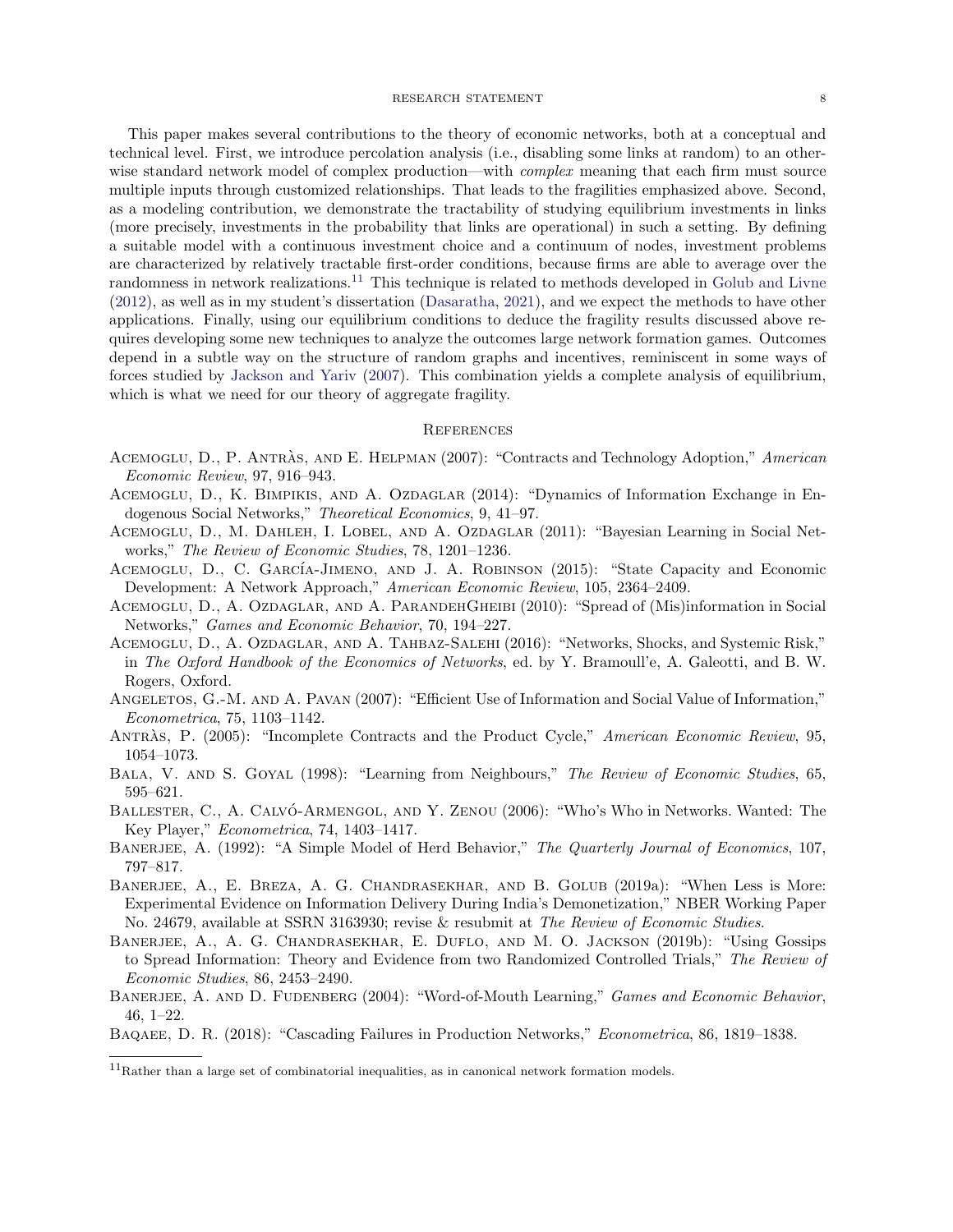- <span id="page-8-12"></span>BEAMAN, L. AND J. MAGRUDER (2012): "Who Gets the Job Referral? Evidence from a Social Networks Experiment," American Economic Review, 102, 3574–93.
- <span id="page-8-14"></span>BENYISHAY, A. AND A. M. MOBARAK (2019): "Social Learning and Incentives for Experimentation and Communication," The Review of Economic Studies, 86, 976–1009.
- <span id="page-8-4"></span>BERGEMANN, D., T. HEUMANN, AND S. MORRIS (2015): "Information and Volatility," *Journal of Eco*nomic Theory, 158, 427–465.
- <span id="page-8-8"></span>BIKHCHANDANI, S., D. HIRSHLEIFER, AND I. WELCH (1992): "A Theory of Fads, Fashion, Custom, and Cultural Change as Information Cascades," The Journal of Political Economy, 100, 992–1026.
- <span id="page-8-20"></span>BLUME, L., D. EASLEY, J. KLEINBERG, R. KLEINBERG, AND É. TARDOS (2011): "Which Networks are Least Susceptible to Cascading Failures?" in 2011 IEEE 52nd Annual Symposium on Foundations of Computer Science, IEEE, 393–402.
- <span id="page-8-1"></span>BLUME, L. E., W. A. BROCK, S. N. DURLAUF, AND R. JAYARAMAN (2015): "Linear Social Interactions Models," Journal of Political Economy, 123, 444–496.
- <span id="page-8-0"></span>BRAMOULLÉ, Y., H. DJEBBARI, AND B. FORTIN (2009): "Identification of Peer Effects through Social Networks," Journal of Econometrics, 150, 41–55.
- <span id="page-8-3"></span>BRAMOULLÉ, Y., R. KRANTON, AND M. D'AMOURS (2014): "Strategic Interaction and Networks," American Economic Review, 104, 898–930.
- <span id="page-8-21"></span>BRUMMITT, C. D., K. HUREMOVIĆ, P. PIN, M. H. BONDS, AND F. VEGA-REDONDO (2017): "Contagious Disruptions and Complexity Traps in Economic Development," Nature Human Behaviour, 1, 665.
- <span id="page-8-19"></span>CABRALES, A., D. GALE, , AND P. GOTTARDI (2016): "Financial Contagion in Networks," in The Oxford Handbook of the Economics of Networks, ed. by Y. Bramoull'e, A. Galeotti, and B. W. Rogers, Oxford.
- <span id="page-8-11"></span>CALVÓ-ARMENGOL, A. AND M. O. JACKSON (2007): "Networks in Labor Markets: Wage and Employment Dynamics and Inequality," Journal of Economic Theory, 132, 27–46.
- <span id="page-8-6"></span>CALVÓ-ARMENGOL, A., J. MARTÍ, AND A. PRAT (2015): "Communication and Influence," Theoretical Economics, 10, 649–690.
- <span id="page-8-2"></span>CALVO-ARMENGOL, A., E. PATACCHINI, AND Y. ZENOU (2009): "Peer Effects and Social Networks in Education," The Review of Economic Studies, 76, 1239–1267.
- <span id="page-8-18"></span>Chandrasekhar, A. G., B. Golub, and H. Yang (2019): "Signaling, Shame, and Silence in Social Learning," Working paper, Stanford University, available at http://web.stanford.edu/∼arungc/CGY.pdf.
- <span id="page-8-16"></span>CHANDRASEKHAR, A. G., H. LARREGUY, AND J. P. XANDRI (2020): "Testing Models of Social Learning on Networks: Evidence from two Experiments," Econometrica, 88, 1–32.
- <span id="page-8-15"></span>Chung, F., L. Lu, and V. Vu (2004): "The Spectra of Random Graphs with Given Expected Degrees," Internet Mathematics, 1, 257–275.
- <span id="page-8-22"></span>DASARATHA, K. (2021): "Innovation and Strategic Network Formation," Review of Economic Studies, forthcoming, arXiv:1911.06872.
- <span id="page-8-17"></span>DASARATHA, K., B. GOLUB, AND N. HAK (2020): "Learning from Neighbors about a Changing State," Available at SSRN 3097505; preliminary version appeared in EC '18: Proceedings of the 2018 ACM Conference on Economics and Computation.
- <span id="page-8-5"></span>DE MARTÍ, J. AND Y. ZENOU (2015): "Network Games with Incomplete Information," Journal of Mathematical Economics, 61, 221–240.
- <span id="page-8-9"></span>DEGROOT, M. H. (1974): "Reaching a Consensus," Journal of the American Statistical Association, 69, 118–121.
- <span id="page-8-10"></span>DEMARZO, P. M., D. VAYANOS, AND J. ZWIEBEL (2003): "Persuasion Bias, Social Influence, and Unidimensional Opinions," The Quarterly Journal of Economics, 118, 909–968.
- <span id="page-8-13"></span>DUFLO, E. AND E. SAEZ (2003): "The Role of Information and Social Interactions in Retirement Plan Decisions: Evidence from a Randomized Experiment," The Quarterly Journal of Economics, 118, 815– 842.
- <span id="page-8-7"></span>ELLIOTT, M. AND B. GOLUB (2019): "A Network Approach to Public Goods," *Journal of Political* Economy, 127.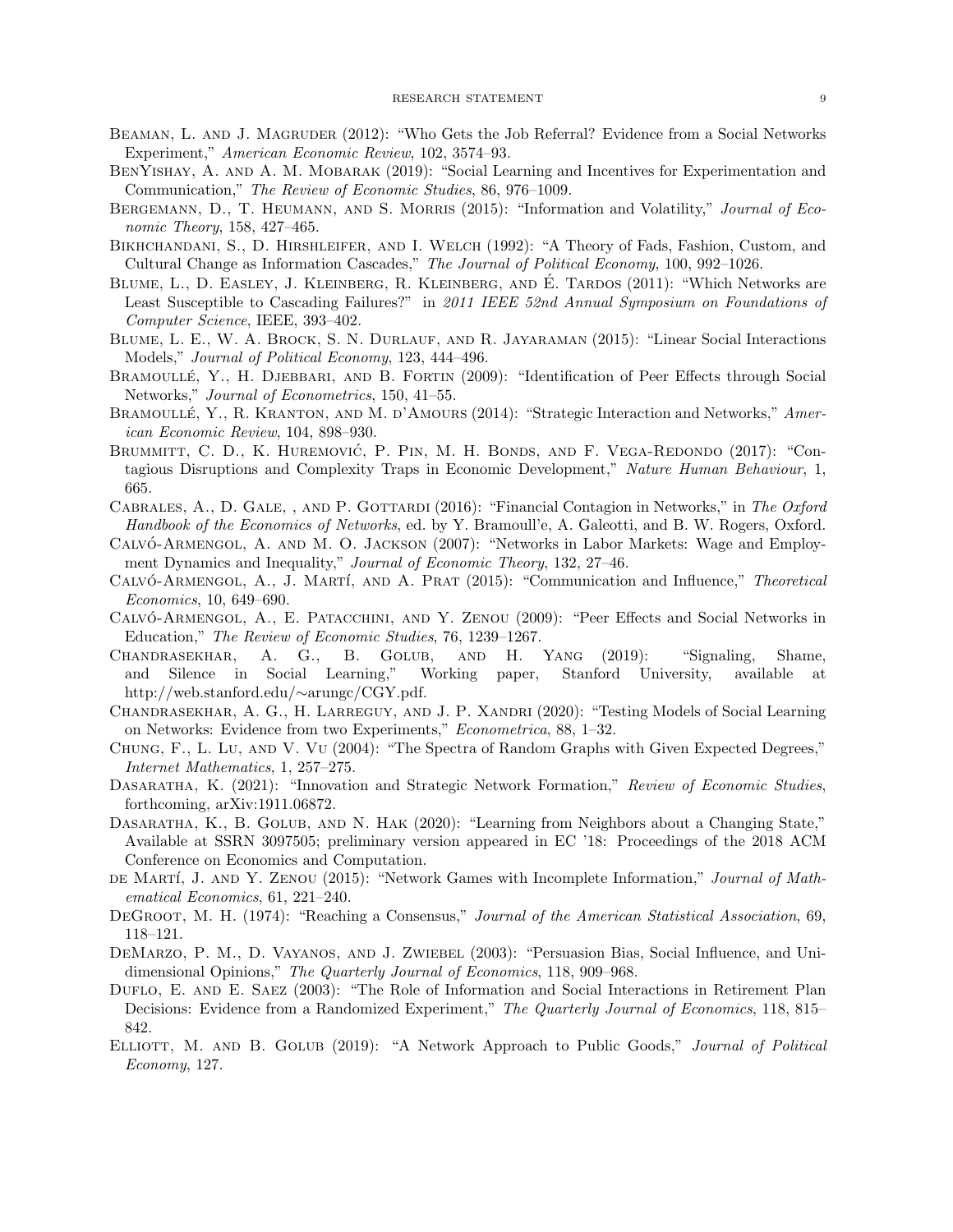- <span id="page-9-19"></span>ELLIOTT, M., B. GOLUB, AND M. O. JACKSON (2014): "Financial Networks and Contagion," American Economic Review, 104, 3115–53.
- <span id="page-9-20"></span>ELLIOTT, M., B. GOLUB, AND M. V. LEDUC (2021): "Supply Network Formation and Fragility," Working paper, available at SSRN 3525459.
- <span id="page-9-7"></span><span id="page-9-6"></span>ELLISON, G. AND D. FUDENBERG (1993): "Rules of Thumb for Social Learning," Journal of Political Economy, 101, 612–643.

 $(1995):$  "Word-of-mouth Communication and Social Learning," The Quarterly Journal of Economics, 110, 93–126.

<span id="page-9-23"></span>EROL, S. (2018): "Network Hazard and Bailouts," Available at SSRN 3034406.

<span id="page-9-24"></span><span id="page-9-8"></span>Erol, S. and R. Vohra (2018): "Network Formation and Systemic Risk," Available at SSRN 2546310.

Eyster, E. and M. Rabin (2010): "Naive Herding in Rich-Information Settings," American Economic Journal: Microeconomics, 2, 221–43.

<span id="page-9-9"></span> $-(2014)$ : "Extensive Imitation is Irrational and Harmful," The Quarterly Journal of Economics, 129, 1861–1898.

<span id="page-9-22"></span>FAFCHAMPS, M. AND B. MINTEN (1999): "Relationships and Traders in Madagascar," The Journal of Development Studies, 35, 1–35.

<span id="page-9-3"></span>GALEOTTI, A., B. GOLUB, AND S. GOYAL (2020): "Targeting Interventions in Networks,".

- <span id="page-9-18"></span>GALEOTTI, A. AND S. GOYAL (2010): "The Law of the Few," American Economic Review, 100, 1468–92.
- <span id="page-9-0"></span>Glaeser, E. L., B. Sacerdote, and J. A. Scheinkman (1996): "Crime and Social Interactions," The Quarterly Journal of Economics, 111, 507–548.
- <span id="page-9-21"></span>Glasserman, P. and H. P. Young (2016): "Contagion in Financial Networks," Journal of Economic Literature, 54, 779–831.

<span id="page-9-14"></span><span id="page-9-11"></span>Golub, B. and M. O. Jackson (2010): "Naive Learning in Social Networks and the Wisdom of Crowds," American Economic Journal: Microeconomics, 2, 112–149.

——— (2012a): "Does Homophily Predict Consensus Times? Testing a Model of Network Structure via a Dynamic Process," Review of Network Economics, 11.

<span id="page-9-12"></span> $(2012b)$ : "How Homophily Affects the Speed of Learning and Best-Response Dynamics," The Quarterly Journal of Economics, 127, 1287–1338.

- <span id="page-9-25"></span>Golub, B. and Y. Livne (2012): "Strategic Random Networks: Why Social Networking Technology Matters," Working paper, available at http://www.people.fas.harvard.edu/ bgolub/papers/formation.pdf.
- <span id="page-9-4"></span>GOLUB, B. AND S. MORRIS (2020a): "Expectations, Networks and Conventions," Available at SSRN 2979086.

 $(2020b)$ : "Higher-Order Expectations," Available at SSRN 2979089.

- <span id="page-9-16"></span><span id="page-9-5"></span>GOLUB, B. AND E. SADLER (2016): "Learning in Social Networks," in The Oxford Handbook of the Economics of Networks.
- <span id="page-9-1"></span>Goyal, S. and J. L. Moraga-Gonzalez (2001): "R&D Networks," Rand Journal of Economics, 686– 707.
- <span id="page-9-2"></span>HELLWIG, C. AND L. VELDKAMP (2009): "Knowing What Others Know: Coordination Motives in Information Acquisition," The Review of Economic Studies, 76, 223–251.
- <span id="page-9-26"></span>JACKSON, M. AND L. YARIV (2007): "Diffusion of Behavior and Equilibrium Properties in Network Games," American Economic Review, 97, 92–98.
- <span id="page-9-15"></span>Jackson, M. O. (2021): "Inequality's Economic and Social Roots: The Role of Social Networks and Homophily," Available at SSRN 3795626.
- <span id="page-9-13"></span>LEVIN, D. A., Y. PERES, AND E. L. WILMER (2009): *Markov Chains and Mixing Times*, Providence, RI: American Mathematical Society, with a chapter on coupling from the past by James G. Propp and David B. Wilson.
- <span id="page-9-10"></span>LEVY, G. AND R. RAZIN (2019): "Echo Chambers and their Effects on Economic and Political Outcomes," Annual Review of Economics, 11, 303–328.
- <span id="page-9-17"></span>MOBIUS, M., T. PHAN, AND A. SZEIDL (2015): "Treasure Hunt: Social Learning in the Field," Tech. rep., National Bureau of Economic Research, working paper 21014.